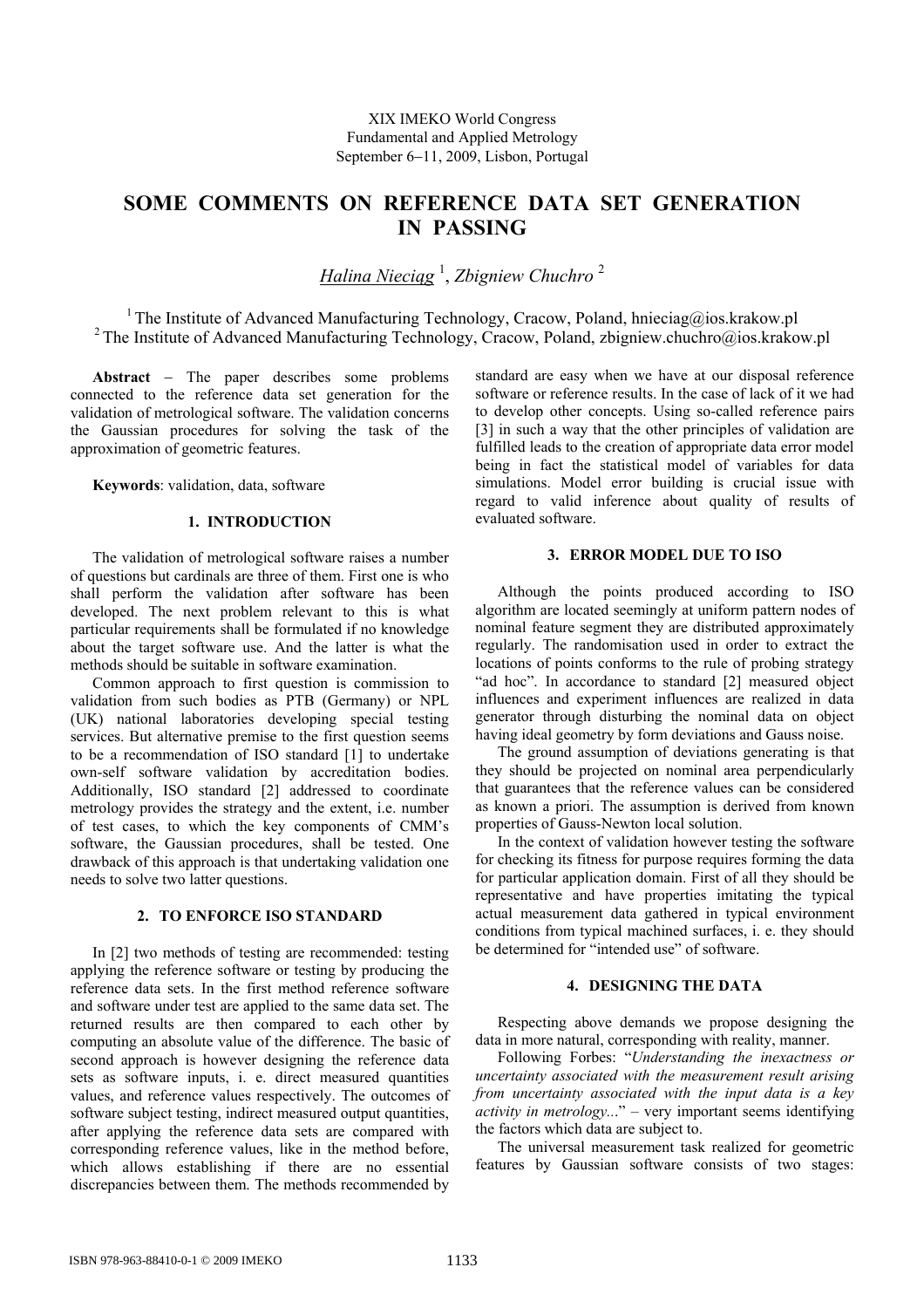assessing the estimates of measured quantities, following collecting a set of input data, Fig.1.

Applying this consideration one reduces a number of potential sources of inaccuracy into two main factors affecting the results: associated with each program quality, i.e. mainly due to data processing techniques, or relating to coming data.



Figure 1. Sources of uncertainty.

Quantifying of the program impact on results leads unavoidable to an analysis of its numerical uncertainty. Numerical uncertainty of solution is subject to a lot of approximations and limitations in software designing and implementation (e.g. effects of floating point operations, translations, normalizing). The null space technique based on kernel theory [4] has been employed in generating data for numerical uncertainty assessment. An error model used in validation was formed basing on an assumption that data are subject both from measured object and experiment. The procedure for generating takes a following form. The data are randomly chosen from uniformly spaced segments of nominal feature area. The points are disturbed then by form deviations arising from machined surface structure. A real surface is represented by the sum of independent harmonics, with given number, given magnitudes, and random phase angle (1). The current deviation  $\varepsilon_{iR}$  of any i - th point is represented by formula:

$$
\varepsilon_{iR}(\varphi_i) = \sum_k a_k \sin(k\varphi_i + \psi_k), \qquad (1)
$$

where  $k=2,3,...,p$  is the number of harmonics describing the surface,  $a_k$  is the amplitude of k – th sine wave, the  $\psi$  is the phase angle. The quantities  $a_k$  and  $\psi$  present in formula (1) are assumed to be random variables.

Many potential sources of errors can be observed in each measuring device's axis. Each coordinate of disturbed point is subject to random errors generated from normal, i. e. Gauss distribution:  $\delta_x \sim N(0, \sigma_x^2)$  and  $\delta_y \sim N(0, \sigma_y^2)$ , giving the resultant deviation at point  $\varepsilon_{\text{in}}$ :

$$
\varepsilon_{\text{in}} = \sqrt{\delta_{\text{ix}}^2 + \delta_{\text{iy}}^2} \tag{2}
$$

Finally, the data are apart from nominal positions by total residuals being superposition of both disturbances (1) and (2).

One should be distinguished that both  $\delta_x$  and  $\delta_y$ , for simplicity for two-dimensional feature, are independent errors arising from experiment influences (device, environmental factors, strategy), not from dimensional variability. Our strategy differs insignificantly from ISO concept, but the consequences can be meaningful in some cases. The final residuals in many cases do not follow to normal distribution, especially if only few harmonics are representing the surface. The solution returned by software does not fulfill a condition arising from properties of least squares estimate. It can be mathematically correct although not necessarily can conform to the known value specified a priori. The technique of creation of reference pairs is not still valid [3]. We cannot infer about statistical properties of solution without thorough analysis. Another approach was needed. The acceptable bounds on differences between actual solution and specified value had to be estimated developing the modeling technique. This method has been previously discussed in [4]. Although the validated software supplied by data does not distinguish the effects influencing them, the error in evaluated estimates can be decomposed into separate parts and be analysed accordingly if only the certain bounds on errors in data, i.e. confidence intervals of supplied data can be considered as known.

To establish the uncertainty of evaluated quantities basing on the knowledge of data errors one should know if they are valid, that is if we can predict the data uncertainty. The data generated according to any statistical model as in such cases should be validated. This imposes the generated data sets to be carefully investigated.

### **5. ERROR MODEL IN DATA GENERATION**

We consider a model for the deviation  $\varepsilon = (\varepsilon_1, ..., \varepsilon_n)^T$ , where:

$$
\varepsilon_{i} = \varepsilon_{iR} + \varepsilon_{iN}, \qquad (3)
$$

and n is number of sampled points.

The complete deviation at i-th point is then a sum of elements, which are realizations of two independent random variables, denoted respectively  $E_R$  and  $E_N$ .

Because the phase angle  $\psi$  in (1) is chosen randomly the realisation of  $E_R$  at any point on profile (1) follows to Rayleigh or normal distribution depending on the number of harmonics [5]. When this number is small the distribution can differ significantly from the normal distribution.

The second contributor  $E_N$  in the form of the superimposed errors being realisation of two independent normally distributed variables (2) can follow to Rayleigh or Maxwell distribution if only they are uncorrelated and have

approximately equal variances, i. e.  $\sigma_y^2 \approx \sigma_x^2 = \sigma^2$ .

Accordingly to the testing rule that known inputs lead to the specified outputs the confidence intervals of input quantities should be known for further analysis and evaluation of the software results, Fig. 2.

Applying simple additive model of errors (3) the bounds encompassing the model location for generated point of the given confidence level have to be estimated.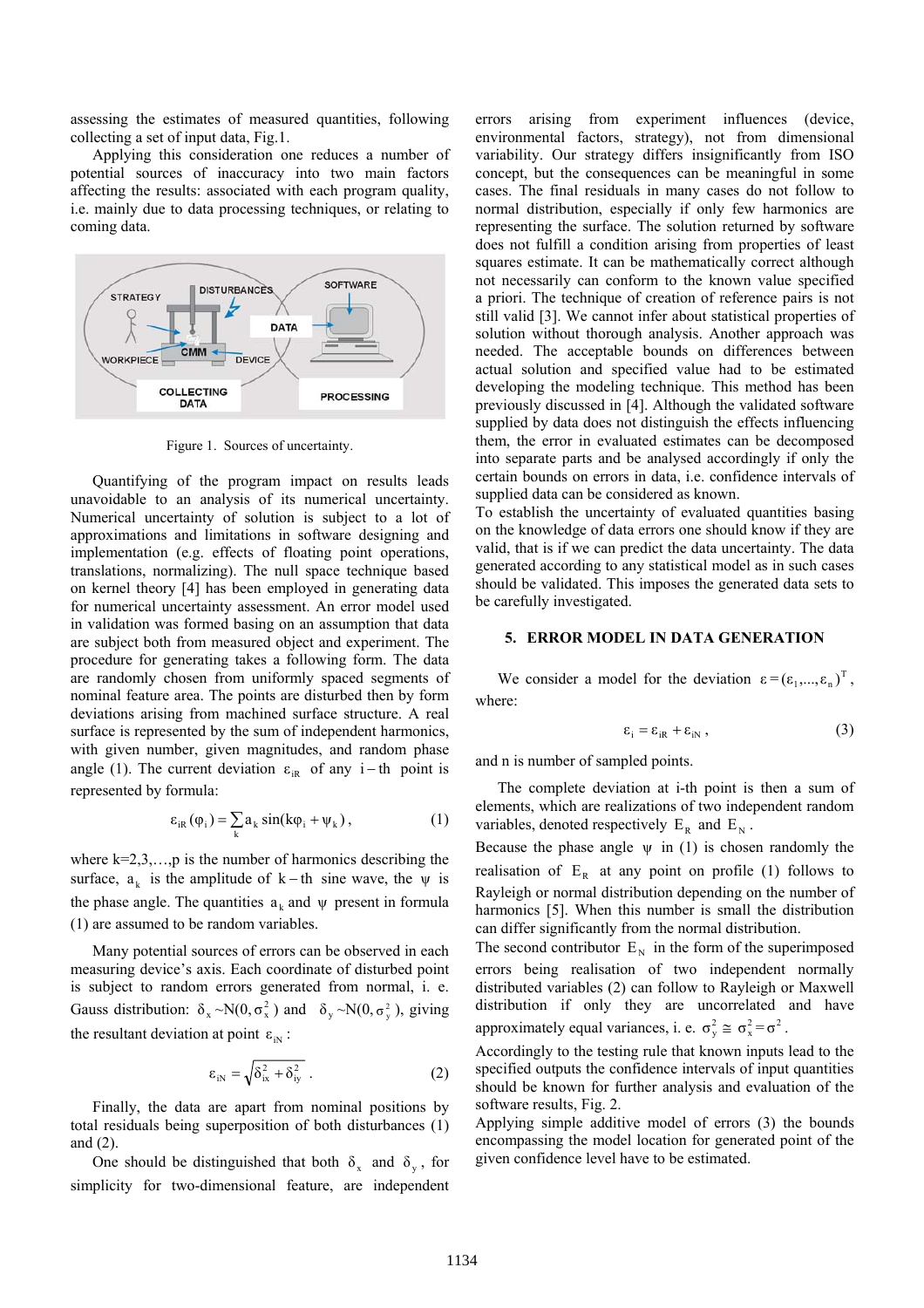Several methods we had at our disposal to realize this task. They can be roughly divided into analytical methods (theoretical functional characteristics identifying the distribution), numerical (approximation by means of Monte Carlo method) or approximate ones basing on the random variable moments assessment. We analysed a number of them trying to chose among them the most useful and convenient for our purpose. The most common used appears to be the Monte Carlo simulation implementing the propagation of the distribution [6].



Figure 2. Dependences in validation.

Indeed, if  $E_N$  and  $E_R$  are independent random variables with known density  $f_N(\zeta)$  and  $f_R(\eta)$  respectively, defined for all  $\zeta$ , then their sum  $E_{\Sigma}$  is a random variable with a density function  $f_E(v)$  being the convolution of  $f_N(\zeta)$  and  $f<sub>R</sub>( $\eta$ )$ . But in some special circumstances, when the actual distribution of variables can deviate from model assumptions, more appropriate seemed us to develop different concept.

## **6. THE CONCEPT**

The values of parameters and factors needed in designing the reference data sets are assigned strictly with respect to ISO standard recommendations: the number of harmonics as well as magnitude of random effects, the number of sampled points, and others. The set of constants and randomised quantities constitutes the particular test case and determine unique reference data set, thus each modelled case is represented by separate data set.



Figure 3. Error model.

Each of realization of data is a sum of its "true" value, known from model assumption and equal to the point nominal location and deviation being realization of certain random variable, Fig. 3. From statement on statistic mean results that analyzing the confidence intervals of random coordinates leads to analyzing the confidence interval of random errors.

Their distribution is considered as unique, due to single test case distribution of random variable. It can be analysed at fixed but arbitrary data point. Thus after evaluation of summary deviations for each constructed data point they are all transformed to one model point.

Finally, the random sample  $\varepsilon$ , like in (3), is derived considered to be adequate to represent a modelled test case (e.g. depending on number of harm.), certainly under usual conditions.

But this fact appears the main assumption underlying the bootstrap methods, which can be useful for finding the distribution that results from convoluting the component distributions [7]. One advantage of this concept is that an exact analytical expression for resulting distribution is not indispensable to be a priori specified. From sample the necessary information is possible to extract using bootstrap intervals estimation.

#### **7. IMPLEMENTATION**

We have implemented the following algorithm [8].

- 1. Sampling. Let original sample of data errors was drawn at random from some unknown distribution. The assumption has been made that the sample ε constituted the underlying distribution ("iid" sample).
- 2. Resampling. We generated random samples  $\varepsilon^* = (\varepsilon_1^*, ..., \varepsilon_m^*)^T$  of size m, being the random vector of  $\varepsilon$  a large number of times. The obtained values were used to form an empirical distribution. The distribution of  $E_{\Sigma}$  was approximated by means of

empirical distribution basing on sample  $\varepsilon^*$ .

3. Construction of the  $100 \alpha$  percentiles. The  $\alpha$ -th percentil of N ordered values, where  $\alpha \in (0,1)$ , was determined after sorting all values, first corresponding to the nearest integer number of  $N(\frac{\alpha}{2})$ , and respectively the second as

 $N - N(\frac{\alpha}{2}) + 1$ . Next the  $(1-\alpha)100\%$  confidence

interval was easily found.

4. Execution. The results were based on N=1000 replications. The algorithm has been implemented in Matlab ver. 7.7.0.471, in order to test this concept. The pseudo-random number generator built in Matlab has been used.

We made many trials plotting the final distribution, as well as calculating the bootstrap mean and confidence intervals.

#### **8. AN EXAMPLE**

A practical example illustrates this application. Let's consider a circle feature. For randomly distributed points the